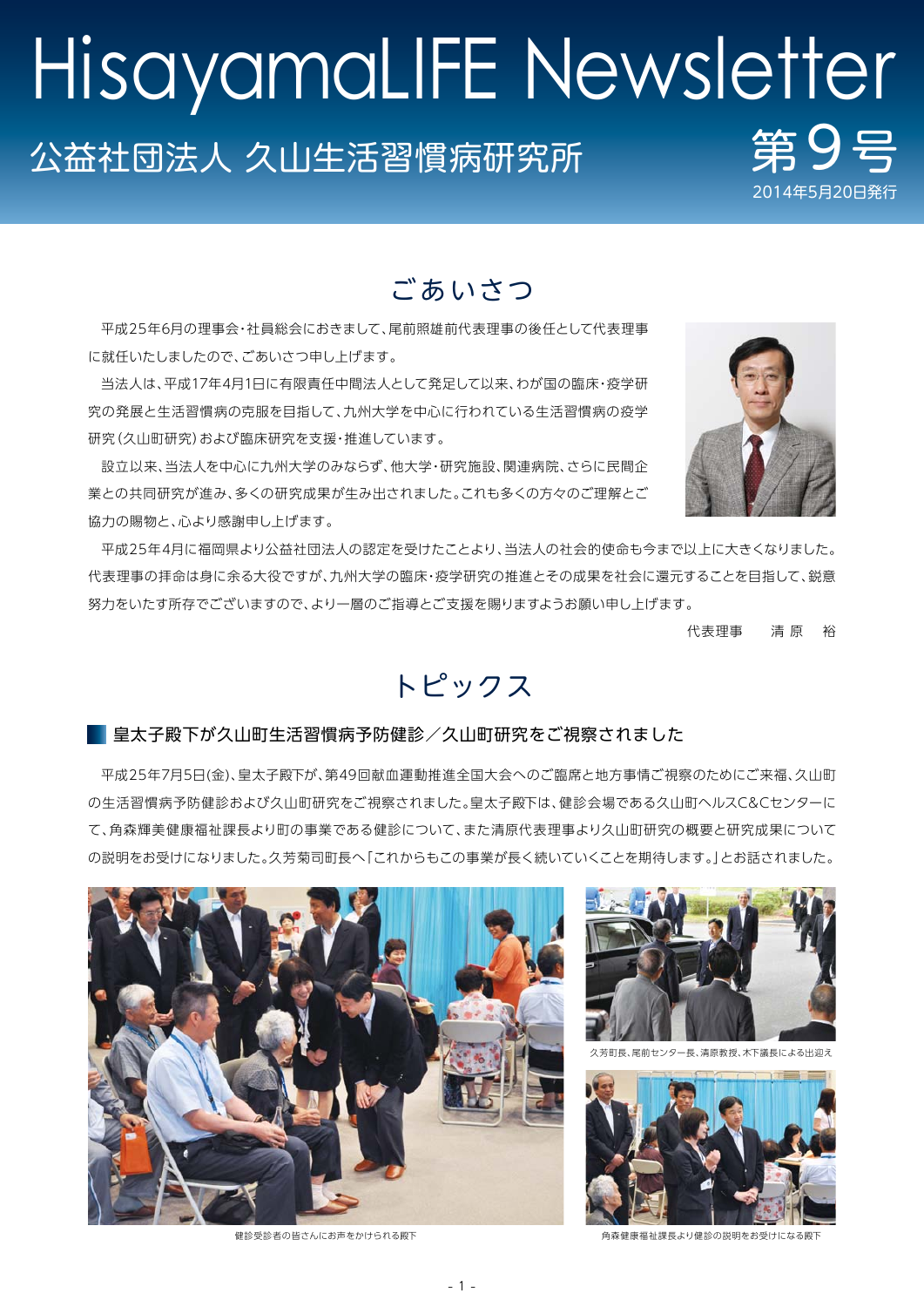久山町研究室 小澤未央研究員が、若手女性科学者を支援する国際的な賞を受賞しました

世界最大の化粧品会社ロレアルグループ(本社パリ)と国連科学文化機関ユネ スコ(本部パリ)は、将来が期待される生命科学分野の博士課程や博士研究員レ ベルの若手女性科学者を支援する「ロレアル-ユネスコ女性科学賞 国際奨学 金」を設けています。毎年15名の若手女性科学者が選定され、自国以外の研究機 関で2年間にわたって研究を継続できるよう、各受賞者へ奨学金が贈呈されま す。2014年度はその受賞者のひとりに、久山町研究室の小澤未央さんが選ばれ ました。同賞では初の日本人受賞者です。

小澤さんは平成21年より久山町研究に携わり、これまでに食事と認知症発症 との関連について2つの研究成果を発表しています。ひとつはカリウム、カルシウ ム、マグネシウムの高摂取が認知症、特に血管性認知症の発症との関連を認めた ことを報告(Ozawa M et al, J Am Geriatr Soc 2012)。 もうひとつは、大 豆製品、緑黄色野菜、淡色野菜、藻類、牛乳・乳製品の高摂取と米の低摂取に特徴 づけられるバランスのよい食事パターンの傾向が高いほど認知症発症のリスクを 低下させることを報告 (Ozawa M et al, Am J Clin Nutr 2013) しました。





3月19日(水)にパリのソルボンヌ大学にて開催された授賞式において小澤さんは、「今後も、(H26年4月からの)留学先のロ ンドン大学で研究に精進し、人々の健康に役立つ情報を発信することによって社会に貢献できる研究をしていきたいと思って います。これまでご指導いただきました先生方に深く御礼申し上げます。」と受賞の喜びを語りました。



L'Oréal-UNESCO For Women in Science Awards 2014 (2014年ロレアル‐ユネスコ女性科学賞)授賞式のようす

## 平成25(2013)年度の活動

## 久山町研究

#### ■健診事業

平成25年度の生活習慣病予防健診は、平成25年6月25日から11月9日までの計30日間久山町ヘルスC&Cセンターで行わ れ、40歳以上の受診者数は2,453名であった。健診では、問診、身体計測、血圧測定、診察、採血、75g経口糖負荷試験、検尿、 心電図、骨密度検査、眼科健診、歯科検診を実施した。平成24年度は、40歳以上の全住民の80%以上の受診率を目指した一 斉健診(5年ごと)の年であった。平成25年度の健診では、前年の一斉健診を受診していなかった受診者223名に対して頸部 血管エコー、服薬調査、栄養調査、身体活動調査、呼吸機能検査、ストレス検査を追加して行った。今後、平成24年度の受診者 3,174名と平成25年度の新規受診者223名を合わせた3,397名(受診率73%)から新たな追跡集団(コホート)を設定し、生 活習慣病の追跡調査を行う予定である。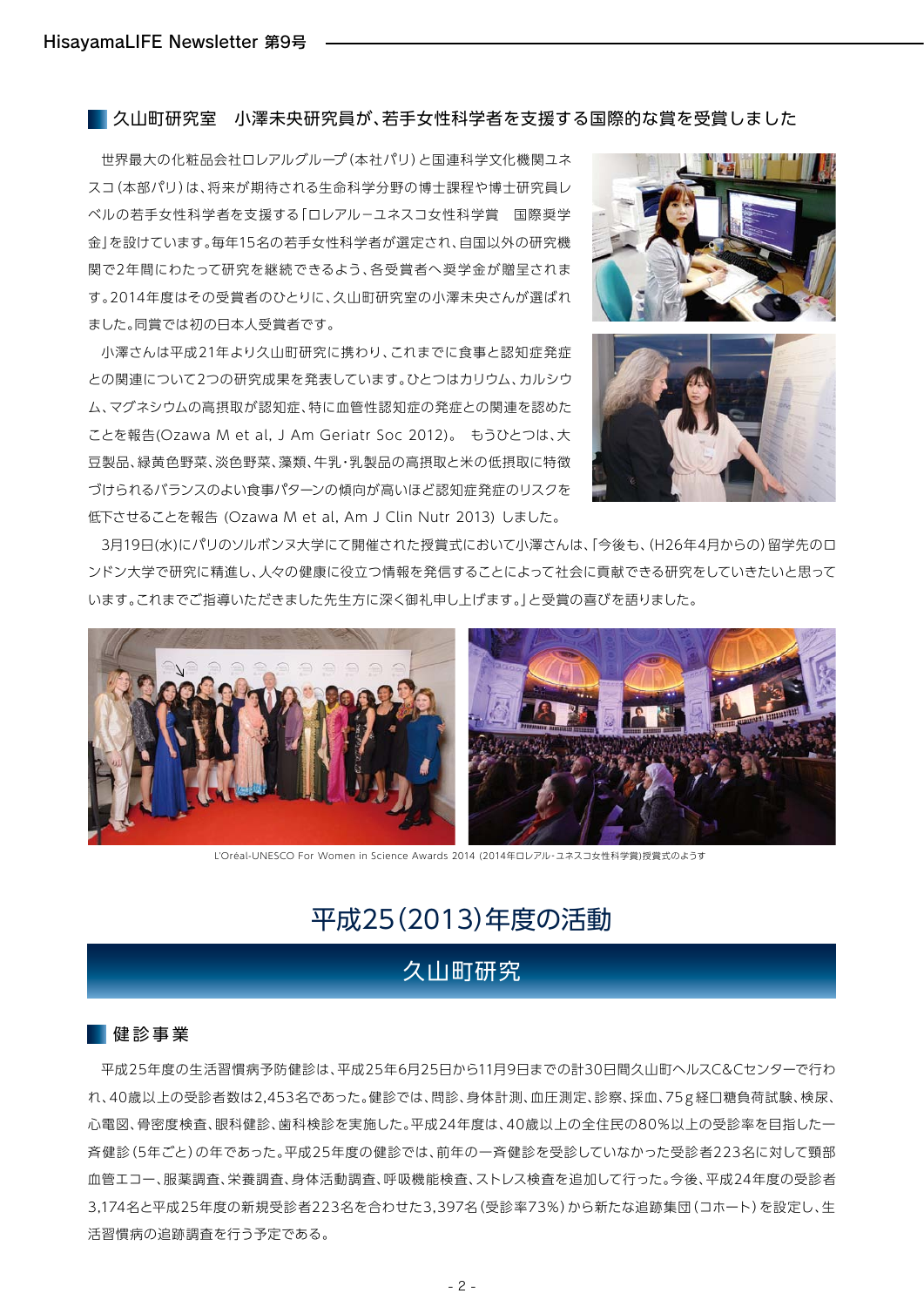#### ■ 牛乳 • 乳 製 品 の 摂 取 が メ タ ボ リ ッ ク シ ン ド ロ ー ム 等 に 与 え る 影 響 に 関 す る 疫 学 研 究

平成20年度より、株式会社 明治および中村学園大学との共同研究において、牛乳・乳製品摂取がメタボリックシンドローム (MetS)等の生活習慣病に与える影響を検討してきた。昭和63年の高齢者集団の追跡調査において、乳・乳製品摂取が認知 症発症の有意な防御因子であることを明らかにした。この研究成績を論文化し、米国の老年医学会誌であるAmerican Journal of Geriatric Societyに受理された。また、昭和63年の集団(40歳以上)の追跡調査で、タンパク質摂取量が脳卒 中発症に与える影響を検討し、動物性タンパク摂取量の増加は脳出血を、植物性タンパクの増加は脳梗塞を予防することを見 出した。この成績は第24回日本疫学会(仙台)および第39回日本脳卒中学会(大阪)で発表した。

#### ■ リスクスコアモデルの開発

久山町における追跡調査の成績を用いた心血管病および糖尿病発症の予測モデルを利用した生活習慣病の発症予測シス テム「健康みらい予報」を株式会社野村総合研究所が商品化している。ユーザーより発生する「健康みらい予報」に関する医学 的・統計学的な問い合わせの対応業務を前年度に引き続き、野村総合研究所から受託した(H25.5.27~H26.4.30)。同シス テムは、福岡県民のライフスタイルに応じた健康づくりを支援するために県が開設した「福岡県健康ポータルサイト http://www.kenko.pref.fukuoka.lg.jp」で活用されている。

#### ■ 久山町研究における血中脂肪酸と生活習慣病との関係に関する共同研究

平成24年3月より、持田製薬株式会社および九州大学との共同研究において、久山町の地域住民における血中脂肪酸と生 活習慣病発症との関連について検討している。平成14年の久山町健診受診者の追跡調査において、血中エイコサペンタエン 酸(EPA)/アラキドン酸(AA)比の上昇が心血管病、とくに虚血性心疾患のリスクを減少させることを明らかにした。この成績 は今年度、米国のAtherosclerosis誌に論文として掲載された。

#### ■久山町研究における高尿酸血症に関する疫学調査研究

平成26年1月に、帝人ファーマ株式会社からの受託研究として、血液尿酸レベルと生活習慣病(脳卒中、虚血性心疾患、糖尿 病、慢性腎臓病)の発症に関する研究を開始した。現在データセットを整備して解析の準備を行っている。

#### 久山町研究の原著論文(2013.1.1~12.31)

- 1. Doi Y et al.: Angiopoietin-like protein 2 and risk of type 2 diabetes in a general Japanese population: the Hisayama Study. Diabetes Care 36: 98-100, 2013
- 2. Ninomiya T et al.: Brachial-ankle pulse wave velocity predicts the development of cardiovascular disease in a general Japanese population: the Hisayama Study. J Hypertension 31: 477-483, 2013
- 3. Ozawa M et al.: Dietary patterns and risk of dementia in an elderly Japanese population: the Hisayama Study. Am J Clin Nutr 97: 1076-1082, 2013
- 4. Fukuhara M et al.: White-coat and masked hypertension are associated with carotid atherosclerosis in a general population: the Hisayama Study. Stroke 44: 1512-1517, 2013
- 5. Nakano T et al.: Chronic kidney disease is associated with neovascularization and intraplaque hemorrhage in coronary atherosclerosis in elders: results from the Hisayama Study. Kidney Int 84: 373-380, 2013
- 6. Usui T et al.: Angiopoietin-like protein 2 is associated with chronic kidney disease in a general Japanese population: the Hisayama Study. Circ J 77: 2311-2317, 2013
- 7. Nagata M et al.: Temporal trends in sudden unexpected death in a general population: the Hisayama Study. Am Heart J 165: 932-938, 2013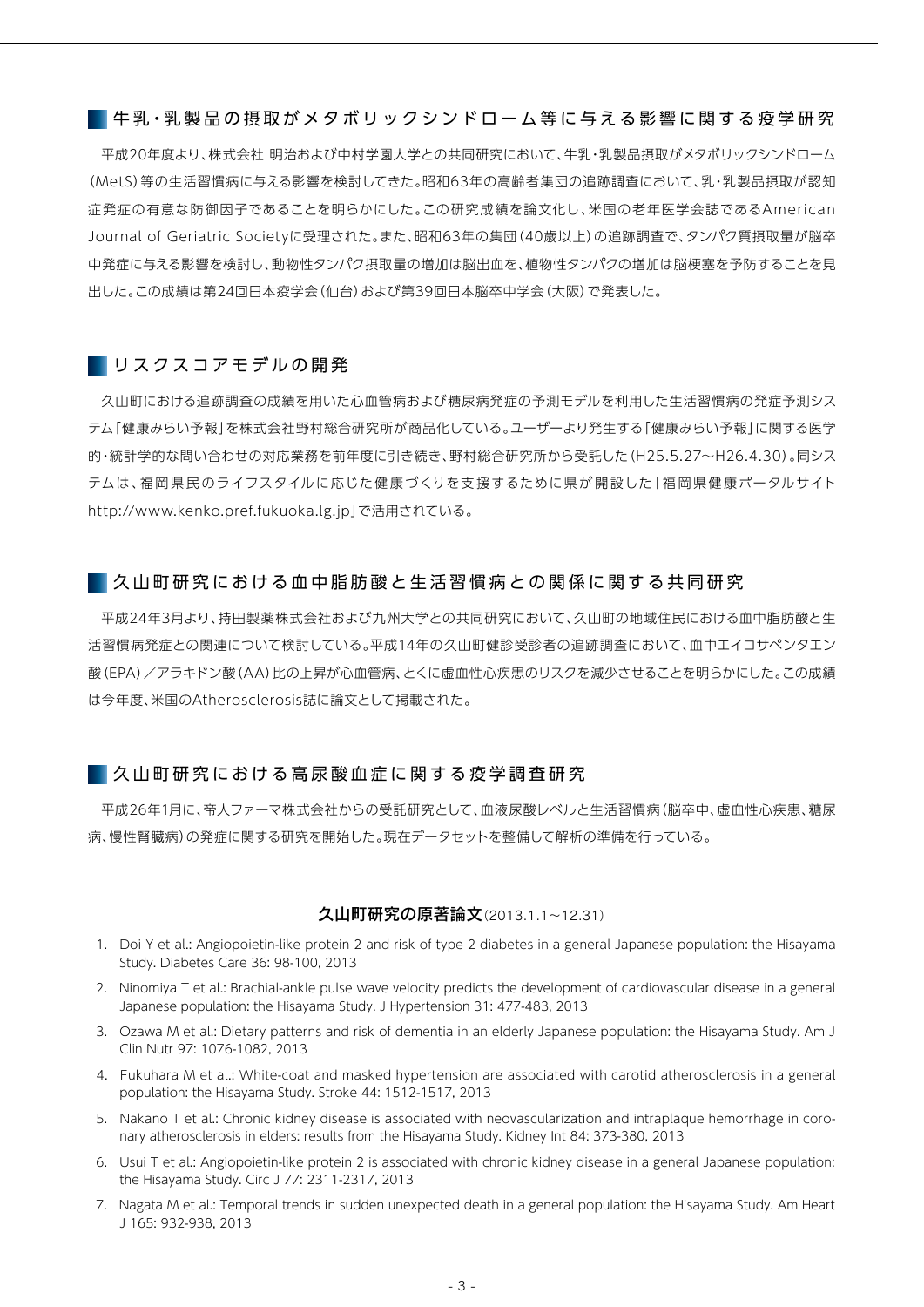- 8. Hata A et al.: Magnesium intake decreases type 2 diabetes risk through the improvement of insulin resistance and inflammation: the Hisayama Study. Diabet Med 30: 1487-1494, 2013
- 9. Furuta M et al.: Gender differences in the association between metabolic syndrome and periodontal disease: the Hisayama Study. J Clin Periodontol 40: 743-752, 2013
- 10. Hata J et al.: Secular trends in cardiovascular disease and its risk factors in Japanese: half-century data from the Hisayama Study (1961-2009). Circulation 128: 1198-1205, 2013
- 11. Ikeda F et al.: Haemoglobin A1c even within non-diabetic level is a predictor of cardiovascular disease in a general Japanese population: the Hisayama Study. Cardiovasc Diabetol 12: 164, 2013
- 12. Ninomiya T et al.: Association between ratio of serum eicosapentaenoic acid to arachidonic acid and risk of cardiovascular disease: the Hisayama Study. Atherosclerosis 231: 261-267, 2013
- 13. Sekita A et al.: Elevated depressive symptoms in metabolic syndrome in a general population of Japanese men: a cross-sectional study. BMC Public Health 13: 862-868, 2013
- 14. Ohkuma T et al.: Impact of eating rate on obesity and cardiovascular risk factors according to glucose tolerance status: the Fukuoka Diabetes Registry and the Hisayama Study. Diabetologia 56: 70-77, 2013
- 15. Hokama M et al.: Altered expression of diabetes-related genes in Alzheimer's disease brains: the Hisayama Study. Cereb Cortex. 2013 Apr 17. [Epub ahead of print]

#### 他教室/他施設との共同研究論文(2013.1.1~12.31)

- 1. Nagata M et al.; EPOCH-JAPAN Research Group: Prediction of cardiovascular disease mortality by proteinuria and reduced kidney function: pooled analysis of 39,000 individuals from 7 cohort studies in Japan. Am J Epidemiol 178: 1-11, 2013
- 2. Soejima N et al.: Intracellular accumulation of toxic turn Amyloid- $\beta$  is associated with endoplasmic reticulum stress in Alzheimer's disease. Curr Alzheimer Res 10: 11-20, 2013
- 3. Hirano A et al.: Association study of 71 European Crohn's disease susceptibility loci in a Japanese population. Inflamm Bowel Dis 19: 526-533, 2013
- 4. Matsuo R et al.: Clinical significance of plasma VEGF value in ischemic stroke research for biomarkers in ischemic stroke (REBIOS) study. BMC Neurol 13: 32, 2013
- 5. Tokami H et al.: RANTES has a potential to play a neuroprotective role in an autocrine/paracrine manner after ischemic stroke. Brain Res 1517: 122-132, 2013
- 6. Kamouchi M et al.: Acute kidney injury and edaravone in acute ischemic stroke: the Fukuoka Stroke Registry. J Stroke Cerebrovasc Dis 22: e470-476, 2013
- 7. The AMD Gene Consortium (Arakawa S et al.): Seven new loci associated with age-related macular degeneration. Nat Genet 45: 433-439, 2013
- 8. Danaei G et al.; Global Burden of Metabolic Risk Factors of Chronic Diseases Collaborating Group: The global cardiovascular risk transition: associations of four metabolic risk factors with national income, urbanization, and Western diet in 1980 and 2008. Circulation 127: 1493-1502, 2013
- 9. Nakamura Y et al. for the NIPPON DATA Research Group: Fatty acid intakes and coronary heart disease mortality in Japan: NIPPON DATA 90, 1990-2005. Current Nutrition & Food Science 9: 26-32, 2013
- 10. Kondo I et al.; NIPPON DATA 80 Research Group: Consumption of dairy products and death from cardiovascular disease in the Japanese general population: the NIPPON DATA 80. J Epidemiol 23: 47-54, 2013
- 11. Hisamatsu T et al.; NIPPON DATA 90 Research Group: Association between J-point elevation and death from coronary artery disease--15-year follow up of the NIPPON DATA 90. Circ J 77: 1260-1266, 2013
- 12. Nakamura Y et al.; NIPPON DATA 80 Research Group: Prognostic values of bundle branch blocks for cardiovascular mortality in Japanese (24 year follow-up of NIPPON DATA 80). J Electrocardiol 46: 360-365, 2013
- 13. Kadota A et al.; SESSA Research Group; NIPPON DATA 80/90 Research Group: Carotid intima-media thickness and plaque in apparently healthy Japanese individuals with an estimated 10-year absolute risk of CAD death according to the Japan Atherosclerosis Society (JAS) guidelines 2012: the Shiga Epidemiological Study of Subclinical. J Atheroscler Thromb 20: 755-766, 2013
- 14. Inohara T et al.; NIPPON DATA 80/90 Research Group : Long-term outcome of healthy participants with atrial premature complex: a 15-year follow-up of the NIPPON DATA 90 cohort. PLoS One 8: e80853, 2013
- 15. Sugiyama H et al.; Committee for Standardization of Renal Pathological Diagnosis; Committee for Kidney Disease Registry; Japanese Society of Nephrology: Japan Renal Biopsy Registry and Japan Kidney Disease Registry: Committee Report for 2009 and 2010. Clin Exp Nephrol 17: 155-173, 2013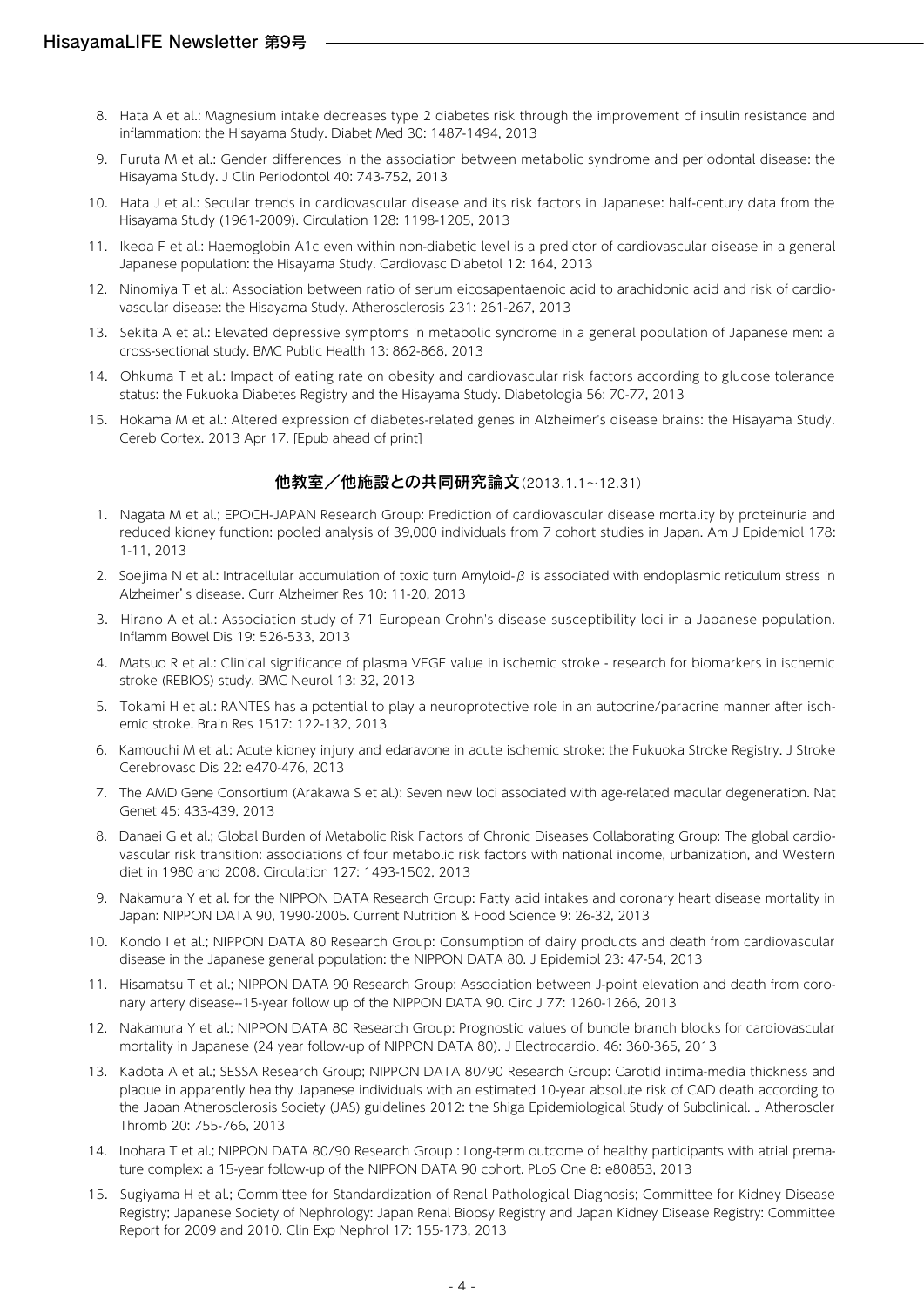16. Kurabayashi T et al.: Pregnancy-induced hypertension is associated with maternal history and a risk of cardiovascular disease in later life: a Japanese cross-sectional study. Maturitas 75: 227-231, 2013

### 福岡脳卒中データベース研究(Fukuoka Stroke Registry: FSR)

#### ■多施設共通データベースを用いた脳卒中に関する臨床疫学研究

平成26年3月末までに同意を取得した患者総数は9,081名、データ入力を完了した患者総数は8,705名となった。同意取得 率は89%、追跡率は95%と高水準を維持している。今年度も登録患者の臨床データに対し疫学的手法を用いて解析を行っ た。得られた臨床疫学研究の結果は、以下の通り学会で発表するとともに、学術誌に投稿し掲載された。

学会発表は、国内学会としては第39回日本脳卒中学会総会(大阪)で14題、第54回日本神経学会学術集会(東京)で4題、 第55回日本老年医学会学術集会(大阪)で2題、第36回日本高血圧学会(大阪)、第25回日本脳循環代謝学会(札幌)で各2題 の発表を行った。国際学会としてはInternational Stroke Conference 2014(サンディエゴ)で9題、European Stroke Conference(ロンドン)で5題、Neuroscience(サンディエゴ)で1題の演題を発表した。これらの内容は学術誌に投稿し、平 成25年-26年にかけてStroke誌に2編、Hypertension誌、Atherosclerosis誌、Eur J Neurol誌、BMC Neurol誌、 Geriatr Gerontol Int誌、J Stroke Cerebrovasc Dis誌、BMJ Open誌、Brain Res誌に各1編の論文が掲載された。



ISC2014(サンディエゴ) (後列)西村中、中村晋之、吾郷哲朗、大星博明、岡田靖、桑城貴弘 (前列)三浦聖史、井林雪郎、横山葉子、横山信彦 ※敬称略



ISC2014(サンディエゴ) 質疑応答中の中村晋之先生

#### 脳梗塞におけるバイオマーカー探索、解析に関する共同研究(REBIOS)

脳梗塞患者の登録、データクリーニングは終了し、今年度は脳梗塞の予後予測を可能とするバイオマーカーについて、学術 誌に投稿し掲載された(BMC Neurol誌、Brain Res誌)。また、統計数理研究所と共同でさらなる解析を行い、得られた知見 の論文化を目指している。

#### ■ 脳梗塞におけるバイオマーカーの検証に関する共同研究(VREBIOS)

脳梗塞患者の登録は終了し、データクリーニング、データセットの固定を行っている。今年度は網羅的解析を行い、興味深い 知見が得られつつある。

#### 脳梗塞におけるバイオマーカー探索、解析に関する共同研究 2(REBIOS 2)

九州大学、三菱化学株式会社と共同で臨床応用を目指し、今年度中にめまい患者の登録、解析は終了した。脳梗塞診断バイ オマーカーの実現のため、さらなる検証を行った。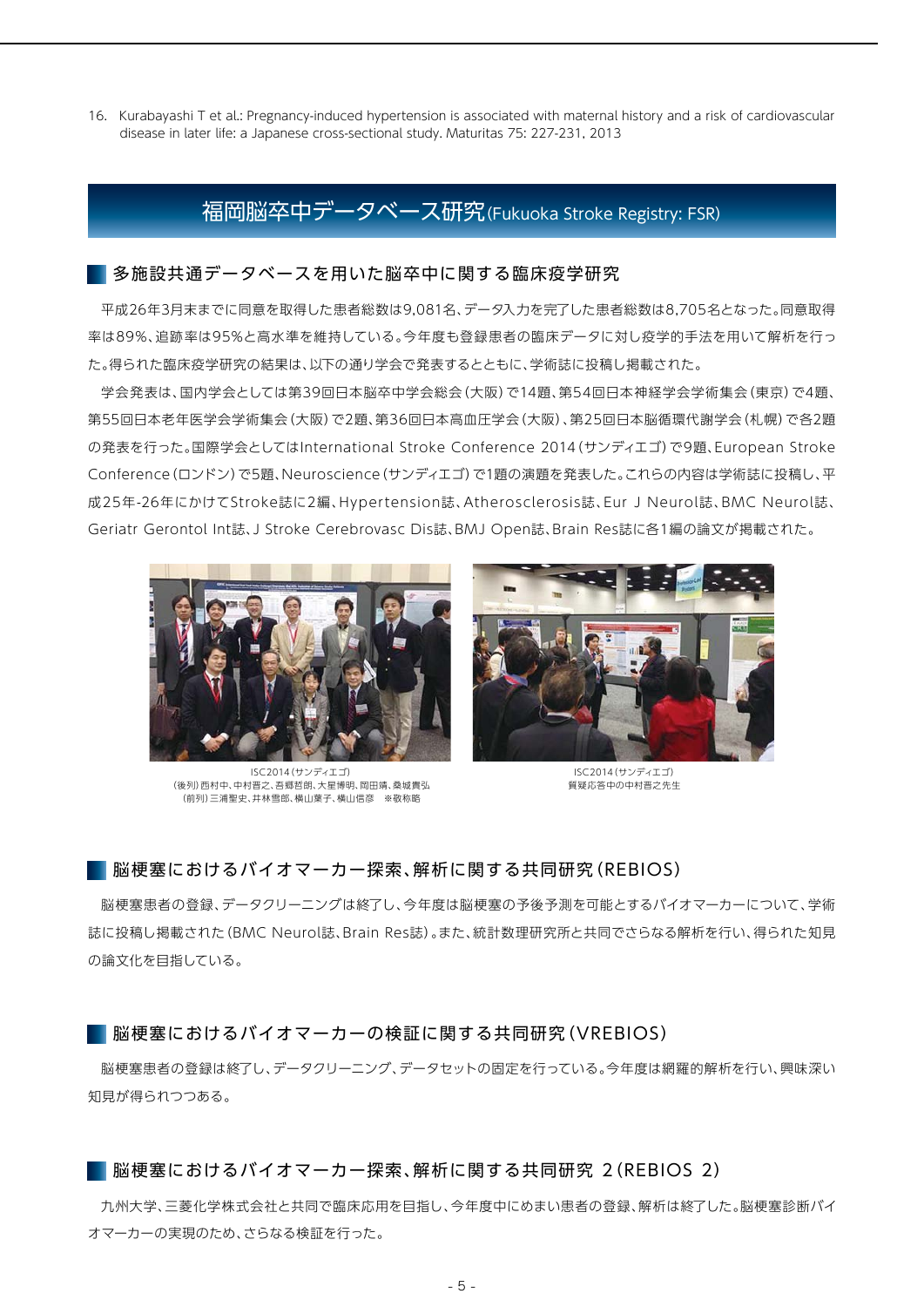#### 脳梗塞急性期における有害事象に関する疫学調査

脳梗塞急性期治療薬エダラボンと急性期脳梗塞患者の腎障害に関する検討結果を、今年度J Stroke Cerebrovasc Dis 誌に発表し、研究を終了した。

#### ■ 脳卒中患者における脳梗塞治療薬の有効性等に関する研究

FSRデータを用いて、脳卒中患者における脳梗塞治療薬の有効性等について田辺三菱製薬株式会社と共同で検討した。 t-PA治療患者における出血性梗塞に対するエダラボンの効果について多角的な解析を行った。

#### ■ 日本人のための脳梗塞再発リスクスコア開発のための共同研究

九州大学、富山大学、日本脳卒中協会と共同で、FSRの臨床データを用いて脳梗塞患者の再発を予測するための簡便なリス クスコアを開発した。リスクスコアはFukuoka Stroke Risk Score for Japanese(FSRJ)と名付け、研究成果は Cerebrovascular Diseases誌に公開されており、一般臨床医への啓蒙に取り組んでいる。

## 福岡県糖尿病患者データベース研究 (Fukuoka Diabetes Registry: FDR)

福岡県内の糖尿病を専門とする医療機関16施設に平成20年から22年にかけて通院中の糖尿病患者5131人について、食事、 運動、メンタルヘルス、検査値、治療を含む臨床情報ならびに血液、尿、DNAを収集し、コホート集団とした。追跡調査は5年間 の予定で、登録患者の治療状況や合併症(脳心血管障害、腎機能、網膜症、足病変、重症低血糖、骨折、癌など)について医師が直 接カルテや画像診断などを閲覧し、高い精度でフォローしている。今年度は、登録時のデータを用いて、糖尿病の病態や治療に ついて解析を行った。論文発表として、①睡眠時間が短過ぎても(5.5時間未満)長過ぎて(8.5時間以上)も腎臓の合併症(アル ブミン尿)が増加する(PLOS ONE)。②食物繊維の摂取が多い程、血糖コントロールが改善し、メタボリック症候群やアルブミン 尿が減少している(Nutrition Journal)。また、国際糖尿病学会(豪州メルボルン)にて上記①を発表したが、その途上、シドニー のGeorge Instituteでカンファランスを開催し、Senior DirectorのChalmers教授と有意義な意見交換を行うことができた。



豪州シドニーGeorge Institute訪問 (後列) 城臺 環先生、平川洋一郎先生、二宮利治先生、大隈俊明先生 (前列) 岩瀬正典先生、Chalmers教授、中村宇大先生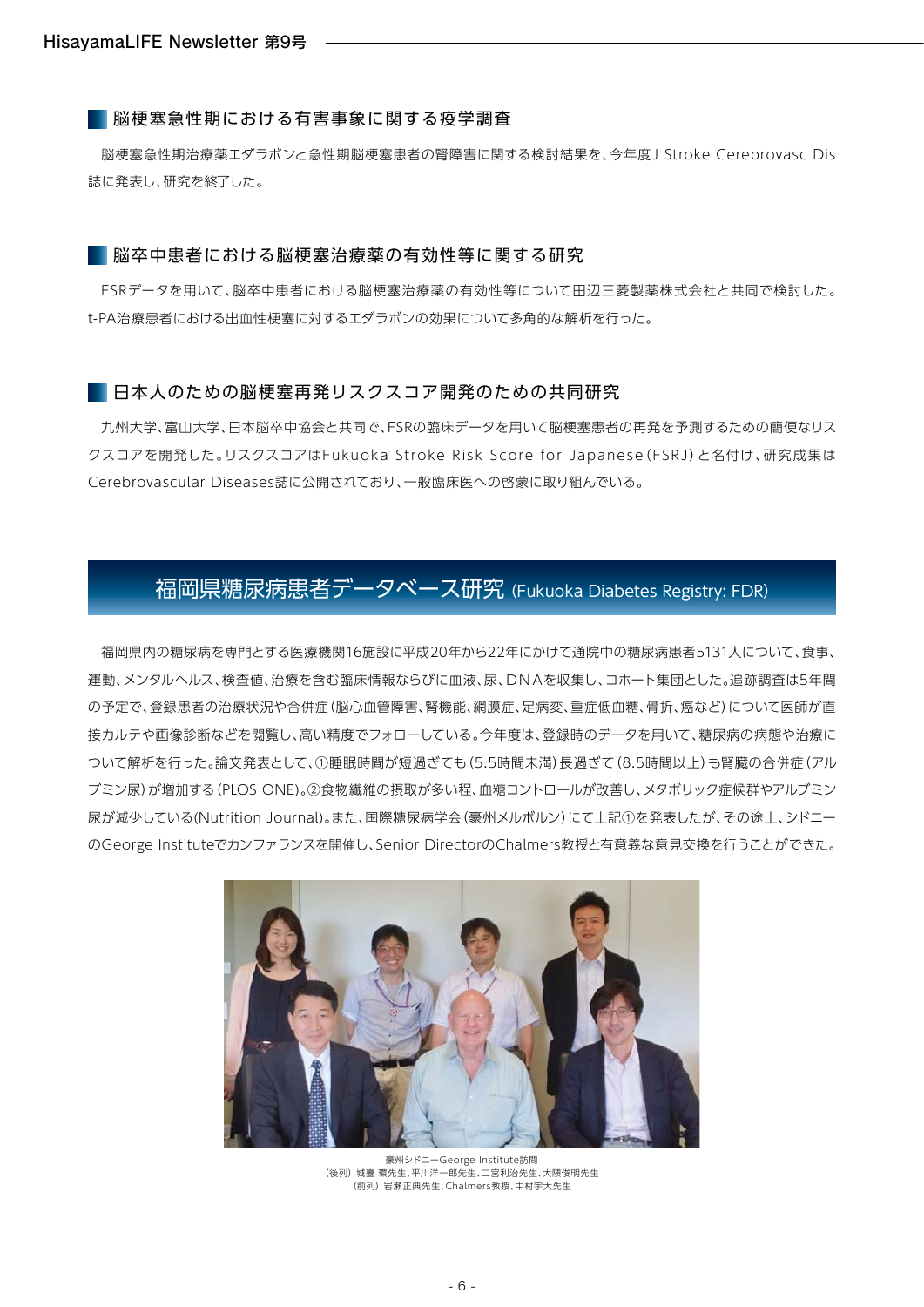## 福岡腎臓病データベース研究 (Fukuoka Kidney Disease Registry: FKR)

#### 1. 研究目的

栄養、運動、QOL、経済的、社会的状況を中心とする詳細な生活習慣調査に基づく疫学情報を備えた慢性腎臓病(chronic kidney disease: CKD)患者の大規模多面的ゲノムコホートを構築し、末期腎不全への移行および生命予後、心血管合併症に関 わる環境要因・遺伝素因を解明する。

#### 2. 研究の意義

本研究データベースにおいては、臨床情報、血液、尿、腎病理組織、ゲノム情報の収集に加え、妥当性と再現性が検証された調査 票を用いて、CKD患者の栄養や日常生活に関する詳細な生活習慣調査を実施し、その後の予後調査を行う多面的な臨床疫学コ ホート研究であり、2年間で5,000例の登録を目標とする。このような詳細な生活習慣調査や定量化された病理組織所見を含め た臨床情報がリンクしたCKD患者の大規模な多面的ゲノム疫学コホートは国内において皆無であり、世界的にも稀である。本研 究を通じ、日常診療で産み出される膨大な臨床情報を体系的にデータベース化し、個別の症例のみでは判然としないCKDの病 因、予後規定因子を明確化することによって、有効な対策の基盤となるCKDの疫学的エビデンスを創出する。

#### 3. 研究の方法

本研究は、新規腎生検症例と保存期CKD症例のそれぞれを対象とする前向き観察集団と既存腎生検症例の後ろ向き観察集 団によって構成される3つのコホートからなる観察研究である。

#### 4. 今年度の事業報告

今年度は各関連施設における倫理審査委員会(IRB)の承認および研究組織の立ち上げを重点目標とした。3月末現在におい て、既に8施設でIRBの承認を受け、さらに3施設において審査中である。各施設における本研究データベースの平成26年3月末 までの登録実績は前向きコホート同意取得患者数1,118名、後ろ向き腎生検コホートデータ入力完了患者数: 7施設1,500名で ある。